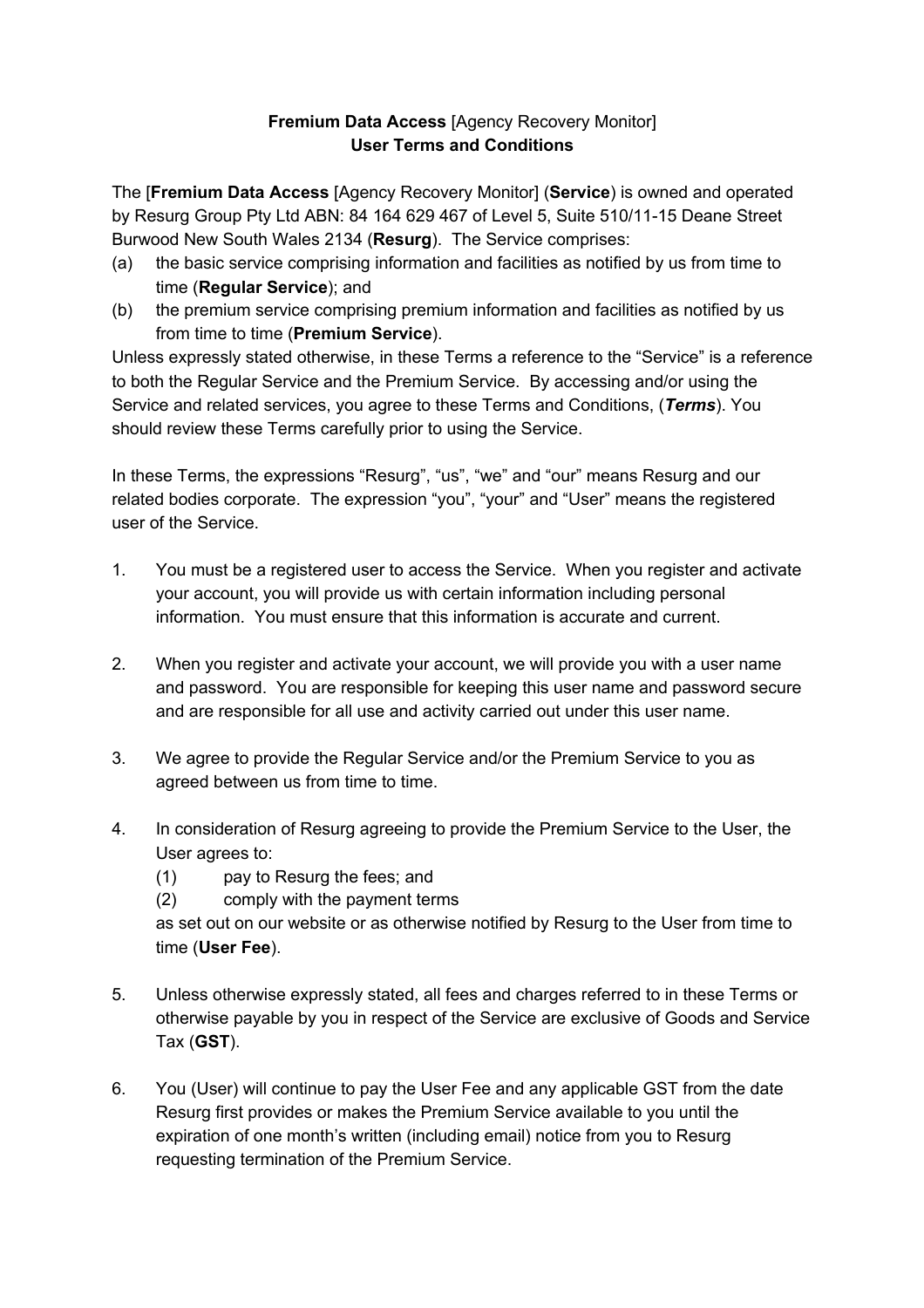- 7. You (User) warrant and represent that:
	- (1) you will comply with all applicable laws and regulations, including but not limited to privacy and data protection laws;
	- (2) you have all licences, authorisations, consents and approvals necessary in order to perform your obligations under these Terms;
	- (3) you will only use the Service for lawful purposes and otherwise in accordance with these Terms; and
	- (4) You have full legal capacity to enter into these Terms and have received all necessary authorisations and approvals to do so.
- 8. The User and Resurg will each retain ownership of its pre-existing intellectual property prior to the Service.
- 9. In these Terms, the expression **"Confidential Information"** means any information communicated by either party to the other party in the context of their business relationship (whether documented now or in the future or otherwise) and includes:
	- (1) any information relating to an identified or identifiable individual (including, without limitation, name, postal address, telephone number, date of birth, government identity card number, driver's license number, or any other unique identifier or one or more factors specific to the individual's physical, physiological, mental, economic or social identity, and whether confidential customer data or otherwise) provided by either party to the other (**"Personal Information"**);
	- (2) proprietary or trade secret information which is clearly labelled or designated in writing as confidential by the disclosing party; and
	- (3) the specific provisions of any agreements or arrangements between you and us.
- 10. Except with respect to Personal Information, Confidential Information does not include information that is generally known to the public, information received in good faith from a third party not subject to a confidential obligation to the source, or information that was independently developed by the recipient without the developing persons having access to the confidential information.
- 11. Except as provided in Clause 12 of these Terms, both Resurg and the User agree that it:
	- (1) will not disclose, nor permit any person to disclose, to any other person or entity any Confidential Information except to those of its directors, officers or employees with a strict need to know as part of their official duties or as may be required by law;
	- (2) will protect the other party's Confidential Information with the same degree of care it uses to safeguard its own information of a similar character, provided that such degree of care shall not be less than a reasonable degree of care;
	- (3) will maintain and enforce secure data destruction procedures to protect the security and confidentiality of all information obtained through Confidential Information as it is being disposed;
	- (4) will immediately notify the other party in writing if it suspects, has reason to believe or confirms that any Confidential Information is or has been lost, stolen, compromised, misused or used, accessed or acquired in an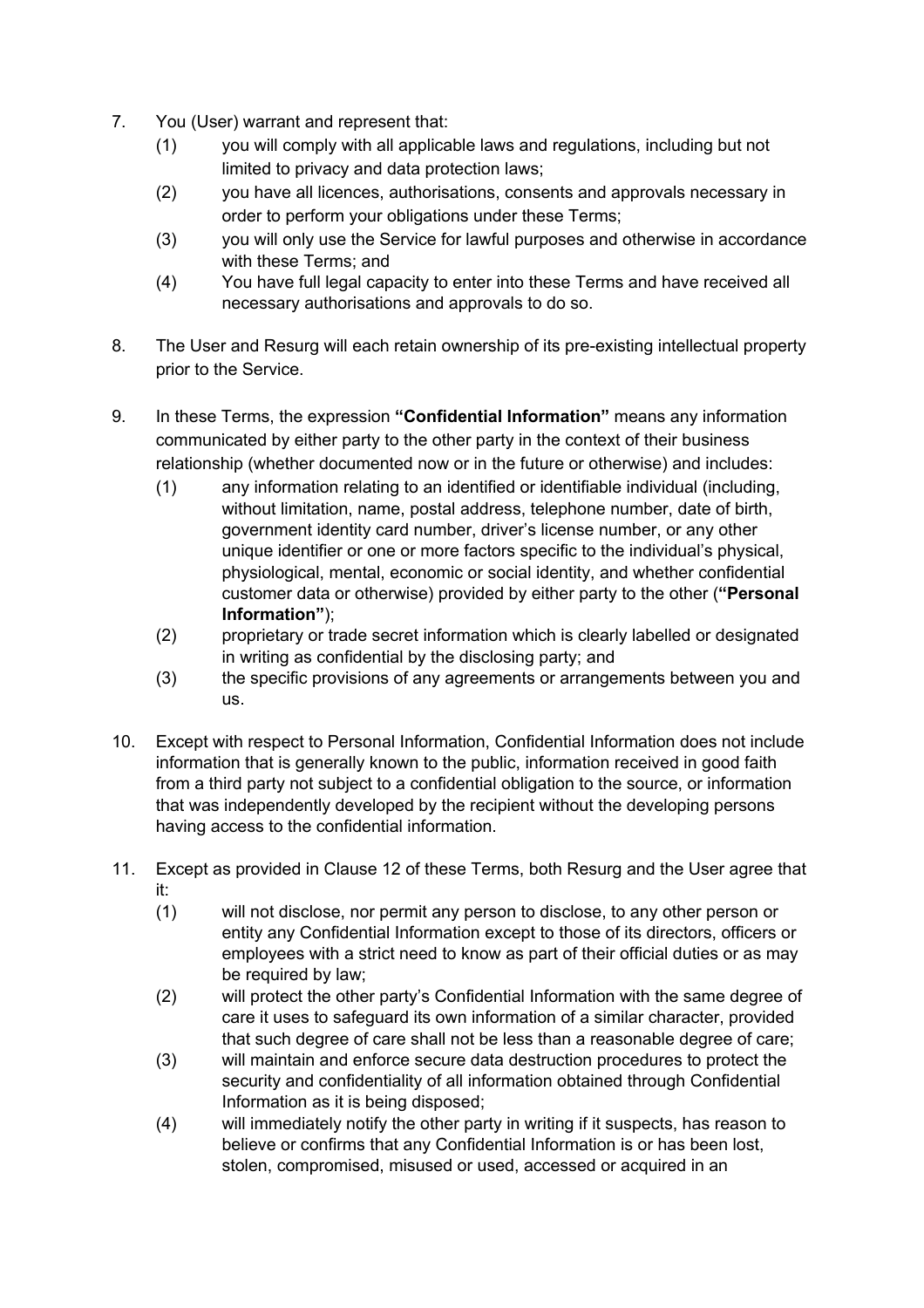unauthorized manner or by any unauthorized person, or for any purpose other than legitimate business reasons; and

- (5) will comply with all applicable privacy and data protection laws which may apply to the storage or transmission of any Confidential Information.
- 12. We agree that we will not disclose to any third party any of your specific data but you agree that we may use anonymised data provided to us by you for the purpose of benchmarking, providing industry analytics at an aggregated level and the provision of market intelligence.
- 13. Resurg shall be entitled to terminate or suspend provision the Service to you immediately by serving written (including email) notice on you in the following circumstances:
	- (1) if you commit a material breach of any of your obligations under these Terms which is not capable of remedy; or
	- (2) if you commit a material breach of any of its obligations under these Terms which is not remedied 7 28 days after receipt of a notice from us specifying the breach, requiring its remedy and making clear that failure to remedy may result in termination; or
	- (3) if we cease making the Service generally available to clients.
- 14. Resurg will be liable for any delay or failure to provide the Service if such delay is due to an act of God, fire, flood, earthquake, explosion, accident, acts of the public enemy, terrorist acts, war, rebellion, insurrection, sabotage, epidemic, quarantine restriction, transportation embargo, change of law or strike.
- 15. We are not responsible to you for any loss or damage that may arise in respect of:
	- (1) any permanent or temporary change in the time frames for delivery of the Service;
	- (2) the failure of any equipment or software including any browser or server software operated by a third party;
	- (3) a computer virus entering the User's system as a result of the Service; or
	- (4) any damage to equipment, hardware, programs or data, whether stored or used with the Service or otherwise, including the costs of repairing such equipment or hardware and the costs of recovering such programs or data.
- 16. To the extent permitted by law, other than to the extent expressly set out in these Terms, we make no representations or warranties either express or implied:
	- (1) in relation to the quality, merchantability, performance or fitness for a particular purpose of the Services; or
	- (2) that the Service will meet the User's requirements;
- 17. To the extent permitted by law, we will not be liable for any loss, or failure to provide the Service, which is caused by an unexpected delay or which arises as a result of Resurg relying on any false, misleading or incomplete information or for any indirect or consequential losses.